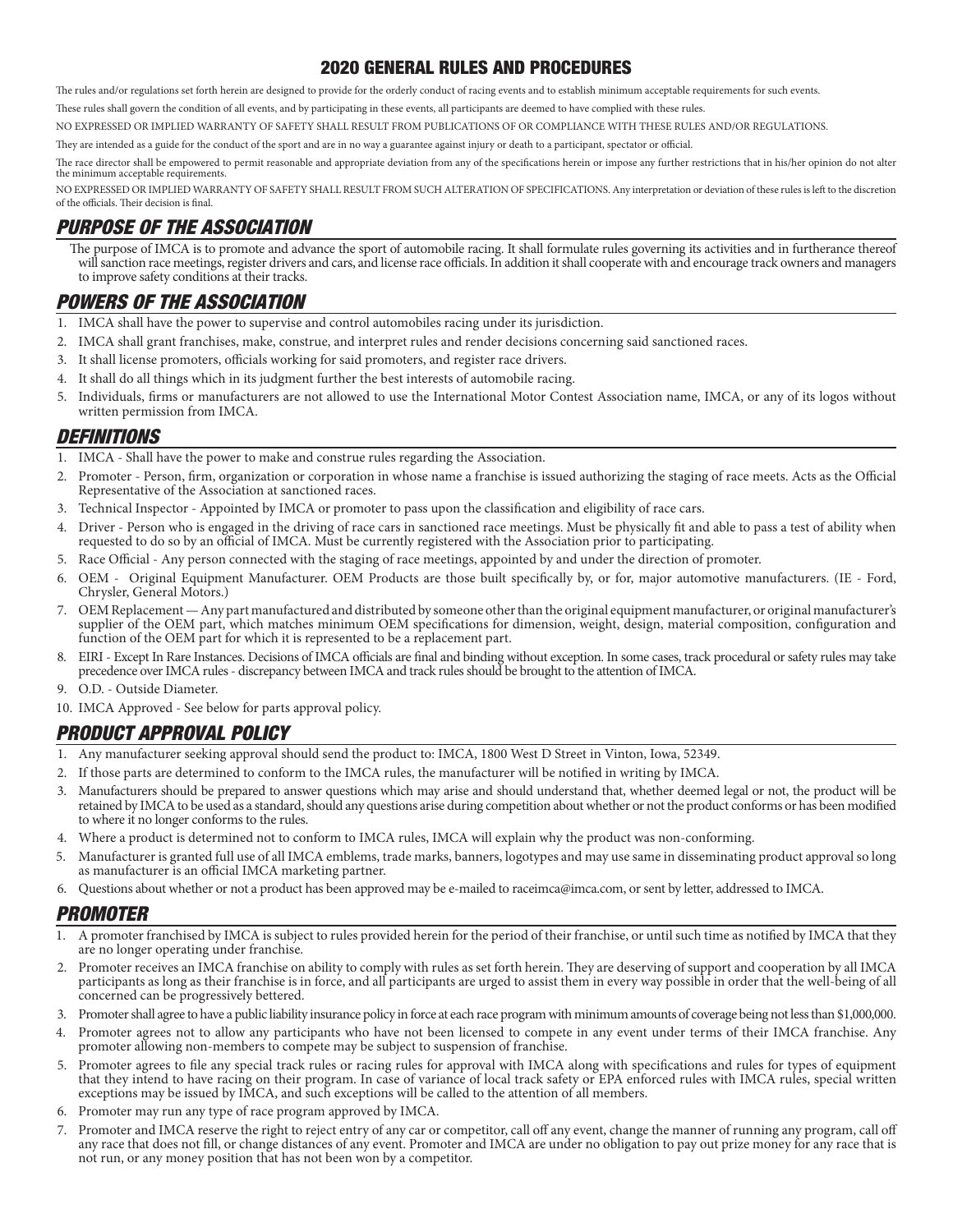- 8. If promoter does not fulfill their obligations to IMCA, their franchise may be put under temporary suspension until such time as obligations are fulfilled.
- 9. Promoter is granted full use of all IMCA emblems, trade marks, banners, logotypes and may use same in disseminating publicity material and promotions so long as franchise is in force.
- 10. Promoter may not run a non-sanctioned event or event sanctioned by another body on his/her designated night during the track's regular point season. Promoter must furnish a season schedule prior to first event. IMCA sanctioned events held on any night other than the designated night require permission from IMCA, and requests must be submitted in writing prior to that event.
- 11. Promoter determined to be purposely submitting inaccurate race results to IMCA may be subjected to fines and/or suspension of franchise.
- 12. Promoter failing to make payment of any weekly sanction fee within IMCA deadlines may result in suspension of IMCA franchise and cause drivers to lose points for that event.
- 13. Promoter shall be solely responsible for the organization of the racing event, securing of entries, all notices and materials required, all safety precautions for both spectators and participants, and adequate track safety equipment and personnel. No racing event shall be conducted without the following safety equipment in operation: An emergency vehicle and qualified rescue personnel.

### RACE DRIVER LICENSE

- 1. Issuance of race driver's license by IMCA binds driver by rules as set forth by IMCA, and such rules as may be added during the season. Ignorance of rules is no excuse for infraction thereof. A copy of IMCA rules will be made available to each licensee and he/she is required to read and be familiar with the rules herein. In acceptance of the license he/she agrees to comply with all IMCA rules. IMCA reserves the right to refuse issuance of a license, and further reserves the right to revoke a license if and when deemed necessary.
- 2. Any person competing in an IMCA event must be a licensee in good standing with IMCA. Non-licensed drivers may not participate. License fees for 2020 are as follows: IMCA Modified - \$115; IMCA Sprint Car - \$105; <u>IMCĂ Late Model - \$100</u>; IMCA Stock Car - \$95; IMCA SportMod<sup>™</sup> - \$90; IMCA Hobby Stock - \$85; IMCA Sport Compact - \$60.
- 3. ROOKIE STATUS: To be considered a rookie in any division, driver must not have previously participated in any more than four IMCA sanctioned races in that division. Driver may not drop down a division and still be considered a rookie - progression of order is as follows: Sport Compact, Hobby Stock, SportMod™, Stock Car, Modified, Sprint Car, Late Model.
- 4. All licenses will be issued by IMCA only, but application thereof can be made with local track officials. An applicant for license will be allowed to compete with receipt of payment for license only until such time as IMCA issues regular license.
- 5. Any IMCA member who allows anyone to use, or attempt to use, or any member who uses, or attempts to use, another member's license and/or claim card, will be subject to loss of all points, and/or fine or suspension.
- 6. IMPORTANT Participants are not employees of IMCA but are independent contractors and assume all responsibility for all charges, premiums and taxes, if any, payable on any funds they may receive as a result of their participation in any events as drivers of IMCA.
- 7. IMCA drivers will be paid all monies and must furnish IMCA with their valid Social Security Number. Failure to furnish valid Social Security Number, or furnishing false Social Security Number, may result in fine and/or suspension.
- 8. If proof of driving ability of any applicant is deemed necessary, tests shall be conducted at the discretion of track officials and their decision shall be binding on the applicant. When deemed necessary, officials may insist on a physical examination of any applicant or license holder.
- 9. Drivers under 18 years of age are required to submit to IMCA a NOTARIZED parental consent form signed by both parents or legal guardians and a copy of birth certificate, prior to competition. Drivers in the Sport Compact, Hobby Stock, and SportMod divisions must be at least 14 years of age by August 31 and drivers 13, 14 or 15 years of age must also furnish a recap of their racing experience, and a list of tracks at which they will be competing. Drivers 13, 14 or 15 years of age wishing to compete in the Stock Car, Modified, Late Model and Sprint Car divisions must submit all forms, and licenses will be issued at the discretion of IMCA. These forms are available for \$50 processing fee from IMCA and must be received in the IMCA office and approved prior to any competition - NO EXCEPTIONS.
- 10. The valid period of the license is from date of issue until December 31 of year in which license was issued. All licenses become due and payable on January 1 of each year. IMCA emblems and decals will be furnished to each licensee, as well as Inside IMCA, the official monthly newsletter of IMCA (excluding Canadian licenses).
- 11. All current members receive a \$5,000 accidental death, dismemberment and paralysis insurance policy, effective from date of license through December 31. Also included will be a \$50,000 excess medical policy. This will pay up to \$50,000 after a driver's personal policy and the track's policy have been exhausted. These policies will cover a current member only while participating in an IMCA sanctioned race and to and from the IMCA track.
- 12. IMCA and its promoters and sponsors reserve the right to use photos of any licensee or their car for promotional purposes.

## OFFICIAL'S LICENSE

- 1. Any track official responsible for inspecting IMCA divisions should be licensed with IMCA, and the promoter may recommend to IMCA the licensing of any other track officials.
- 2. Licensed officials are required to interpret and administer IMCA rules impartially and fairly with all competitors.
- 3. All officials will operate under the guidance, supervision and decision of the promoter. They will refer all disputes to promoter.
- 4. IMCA emblems, insurance and decals will be furnished to licensees, along with newsletter. The license fee is \$55 annually.

### ASSOCIATE LICENSE

- 1. Any person may apply for an associate license, but it is not mandatory. The associate license is valid from date of purchase to December 31 of the year in which purchased.
- 2. The fee for an associate license is \$60 annually.
- 3. IMCA decals, and emblems will be issued each associate licensee, as well as Inside IMCA, the official monthly newsletter of IMCA.
- 4. The holder of the associate license will receive the \$5,000 accidental death, dismemberment and paralysis policy, as well as the \$50,000 excess medical insurance policy described above. These policies will cover an associate member only while as an observer at an IMCA sanctioned race, and will not cover them if they are competing as a driver.

### GENERAL RULES

- 1. All IMCA rules apply at all IMCA sanctioned events. IMCA members agree to abide by the official decisions.
- 2. Any rule amendments that are published during the course of the season in Inside IMCA, the official newsletter of IMCA, will be amended on www. imca.com and will be considered a part of the rules and all personnel are responsible for carrying out these rules.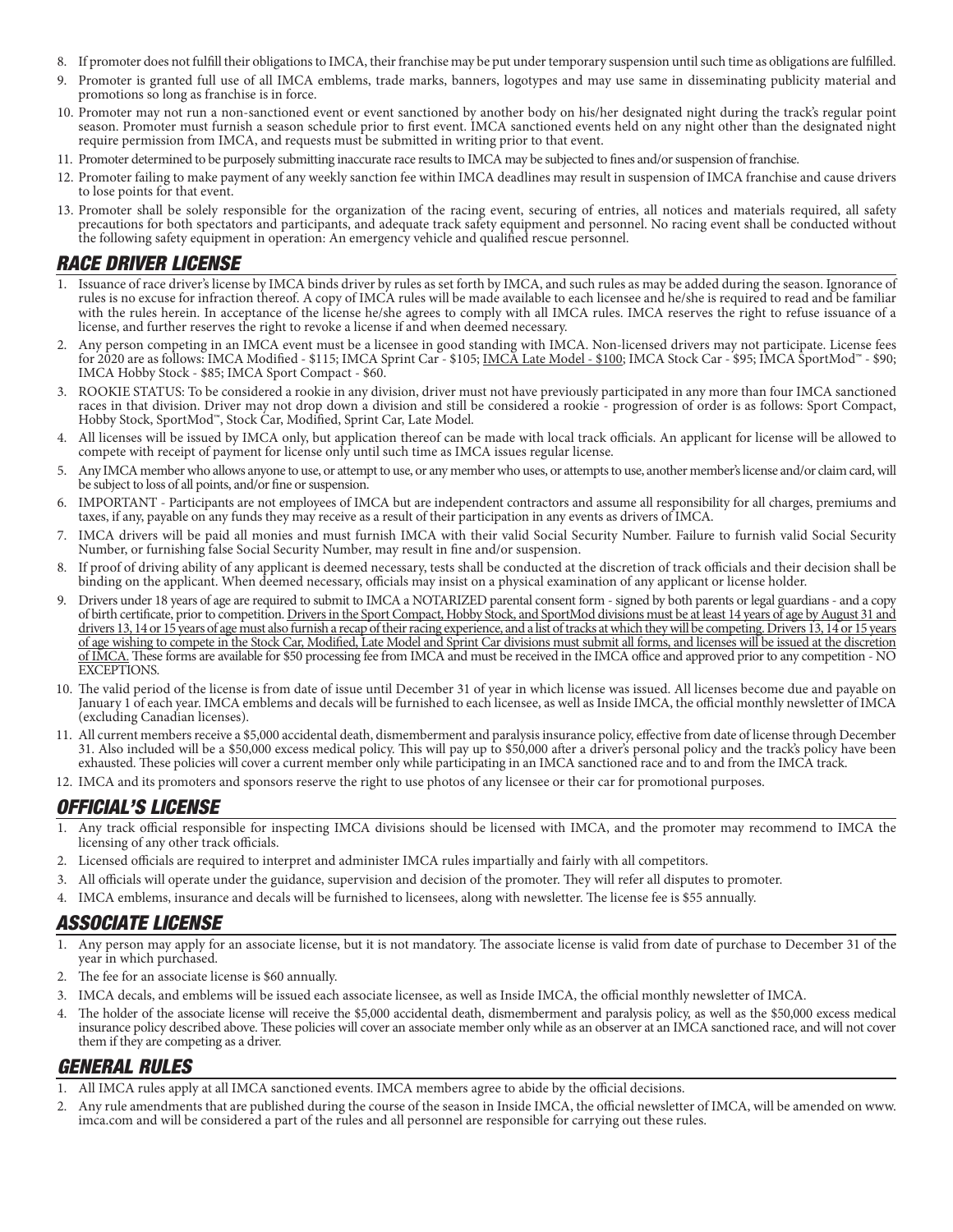- 3. Track officials shall have responsibility for rules and regulation enforcement at IMCA weekly sanctioned events. At discretion of track official(s) in charge, any competitor may be disqualified for rule violations, hazardous equipment or hazardous actions. All disputes developing as a result of local track rules must be settled at the track.
- 4. No driver or crew member may enter the racing area until he/she has completed all releases, registrations and/or entry forms. No person will be allowed to sign release and waiver sheets for anyone other than themselves.
- 5. Consumption of alcoholic beverage by driver or his/her crew in advance of, or while competing in any IMCA sanctioned program is strictly forbidden. Any driver showing evidence of alcohol consumption will be required to leave the premises immediately and may be subject to a fine of no less than \$250. Use of illegal drugs at any time shall be cause for immediate, indefinite suspension and/or fine of no less than \$250.
- 6. No driver changes will be made at any time without previous notification of officials. All changes must be made in the pits only, at discretion of officials.
- 7. The driver is qualified and receives points, not the race car. Any driver wishing to change cars or engine options must be qualified to compete in the race for which he/she is changing cars or engine options, and must start at the rear of that race. Once a driver has changed race cars or engine options, he/she must finish the program with that race car or engine. NOTE: This rule does not apply if a track or event has a policy not allowing driver changes. Drivers changing race cars or engine options are not eligible for provisional position. Drivers changing cars, engine options, or provisional drivers cannot claim. Once race cars are staged, no driver/car changes allowed. Any driver allowing another driver to use his/her race car, or any driver changing cars when not qualified to do so, forfeits any points earned in that event.
- 8. Driver is sole spokesman for car owner and pit crew in any and all matters pertaining to the race and the driver only shall take part in any arbitration with the officials.
- 9. No IMCA member shall participate in any fight on the premises.
- 10. No IMCA member shall subject officials to abuse or improper language.
- 11. Driver is responsible for the conduct and actions of their crew members.
- 12. Unsportsmanlike conduct or participating in any action or activity considered detrimental to IMCA racing or an IMCA track, at any sanctioned event or on social media, by drivers, owners and/or pit crews shall be grounds for disqualification and/or punitive action by IMCA.
- 13. IMCA and promoter reserve the right to inspect race car at any time. They further reserve the right to disqualify any driver and race car from competition and confiscate any and all illegal parts. It is the responsibility of the driver and crew to disassemble race car for inspection when requested to do so. Refusal to comply will result in disqualification and forfeiture of prize money and points and may be subject to fine and/or suspension.
- Approval of a race car by inspector shall mean only that it is approved for participation in a competitive event and shall not be construed in any way to mean that it is guaranteed mechanically sound, safe, or completely legal. IMCA and/or the inspector shall not be liable for any mechanical failure nor for any losses, injuries or death resulting from same.
- 15. Any car, under protest or claim, taken from premises without first clearing with official in charge will subject car and driver to disqualification and forfeiture of prize money and points.
- 16. Any driver or race car under suspension may not participate in any IMCA event.
- 17. No driver, car owner, or mechanic shall have claim for damages, expenses or otherwise against IMCA, promoter, or any officials, by reason of disqualification, confiscation, or damage to, either race car or driver or both; and car owner, driver and mechanics agree the track is in safe condition if they take part in racing activities.
- 18. All drivers, car owners and mechanics assume full responsibility for any and all injuries sustained including death and property damage, at any time they are on the premises, or en route to or from the premises.

#### LINE-UP PROCEDURES (Unless otherwise noted, these procedures apply to all IMCA divisions.)

- First night, all drivers draw for heats. Qualifiers redraw for starting positions. One heat 5 redraw; two or five heats 10 redraw; three, four or six heats - 12 redraw. NOTE: IMCA Late Models draw first two nights.
- 2. From second night on, heats are lined up by season IMCA point average, stagger inverted, lowest point average to front, highest point average to rear. New drivers carrying no point average start at the rear. Two or more drivers having no average or same point average will be lined up at discretion of officials. Point averages are figured from IMCA point system. Average is figured by driver's track IMCA point total divided by the total number of times he/she has competed at track.
- 3. "B" mains are lined up straight up from heats with highest finishers to front.
- 4. When one heat is run, top five qualifiers will be inverted for feature lineup according to season IMCA point average. When two or five heats are run, the top 10 qualifiers will be inverted for feature lineup according to season IMCA point average. When three, four or six heats are run, top 12 qualifiers will be inverted for feature according to season IMCA point average. IMCA and promoter reserve the right to relocate a driver from an invert position to the rear of the field if deemed necessary for the safety and well-being of all involved. Remainder of "A" feature is lined up straight up from heats and/or "B" features. NOTE: IMCA Late Models - 18 or more cars will require at least three heats. (Half-mile tracks have the option of not using three heats until there are 22 or more cars.)
- 5. A driver that qualifies but has no point average shall be lined up in last invert position. Should there be more than one driver with no point average, positions will be lined up at discretion of officials.
- 6. If a driver is absent for two consecutive events (excluding rain-outs), upon his/her return shall be treated as a new car (rule #5) for the first week he/ she returns.
- 7. There are no double feature nights allowed, excluding rainout make-up features. A program is not considered a rainout unless qualifying races have been completed. If feature is rained out and will not be run at later date, all drivers are to be awarded last place points.
- 8. Track option to line up season championships straight up by total points.
- 9. Track may have two programs, other than opening night, where a draw-redraw system may be used for line up. Non-track point events are excluded. Must be requested in writing and approved by IMCA prior to race.

## RACE PROCEDURES

- 1. The number of cars starting a race is determined by the track officials and depends on the type of event, width, length and condition of track.
- 2. Race car must display number as assigned by track personnel. It must be minimum four inches thick and 20 inches tall and clearly visible, on both sides, top and back of car, and front, if possible. Recommended that no holographic or reflective numbers be used. All race cars must display the official IMCA decal and required contingency decals, which will be furnished by IMCA.
- 3. Promoter and IMCA officials will not be responsible for allowing a late entry to compete. Rejection of entrants at any given time is allowed but pit gate closing time should be known to all competitors.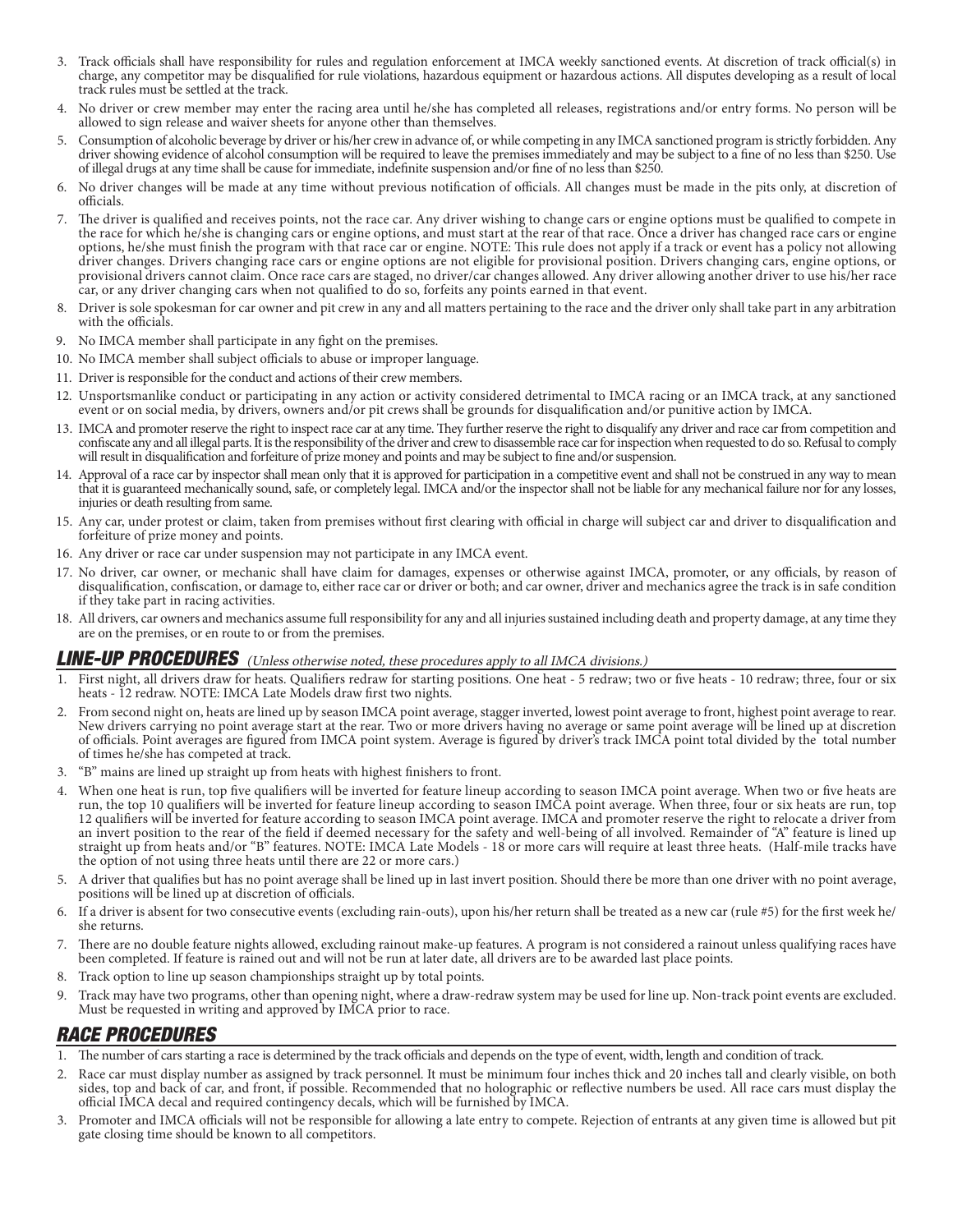- 4. Any driver not ready to compete when called may be sent to rear of starting line-up, or left out of balance of program at discretion of official in charge.
- 5. Once a race is started on a preliminary line-up lap, disposition of cars not in position shall be at discretion of officials.
- 6. A race may be stopped at discretion of officials at any time, if considered dangerous to continue, but only officials have the right to stop a race. No driver, car owner, pit man or mechanic may use any signaling device for purpose of signaling competitors.
- 7. If track has pre- or post-race inspection, those drivers not reporting to the inspection area may be disqualified and given last place points.
- 8. No race is official until officials make declaration of final scoring of positions.
- 9. No race car is to receive assistance after white flag is displayed and all finishes must be made under car's own power or momentum.
- 10. A dead heat may or may not be re-run at discretion of officials. If dead heat is not re-run, prize money and points for both positions under contention shall be divided equally.
- 11. No person shall be allowed on track during a race except officials.

### POINT STRUCTURE (Unless otherwise noted, this point structure applies to all IMCA divisions.)

- 1. Weekly 'A' Feature win is 40 points, with each subsequent position worth one point less, with 24th position in feature worth 17 points. If more than 24 cars start feature, all positions from 24th back receive 17 points. If track runs a 'B' feature(s), first non-transferring driver receives 16 points and each subsequent position, back to sixth position, receives one less point per position. Sixth position and back in 'B' feature(s) receive 11 points. This applies to all 'B's, even if more than one is run. Drivers must compete in heat race or feature to receive any points (minimum 11 points) – NO SHOW-UP POINTS. If no points are awarded, the event will not be figured into driver's point average. (IMCA Late Models — heat points are awarded as follows: 1st - 3 points; 2nd - 2 points; 3rd - 1 point.)
- 2. Should a driver qualify for 'B' feature or 'A' feature, and is unable to compete, they will be scored in last position and receive points accordingly. (Promoter's discretion whether vacated position is filled in feature by next qualified driver.) In the event of a track running make-up features, if driver competes in first feature, but is unable to compete in second feature (crash, blown engine, etc.), driver will receive last position points in 'A' or 'B' feature, accordingly.
- 3. If less than ten entries for any given night, for each car less than ten, one point fewer than normal is awarded for feature finish. For example, if nine cars entered, feature win would then be worth 39 points; for eight entries, win would be worth 38 points, etc.
- 4. Driver must participate at minimum 50% of weekly sanctioned point events at a track to be eligible for IMCA track point fund. Track must complete at least four race programs to crown a champion. All NATIONAL and REGIONAL champions are expected to attend the IMCA national awards banquet. Any NATIONAL and REGIONAL champions not attending the national banquet will receive 50% of advertised NATIONAL and REGIONAL point fund.
- 5. TRACK standings are based on driver's total cumulative points at that track.
- 6. STATE standings are based on driver's total cumulative points for first 55 sanctioned events at tracks located in that state.
- 7. REGIONAL and NATIONAL standings for 2020: Modified, Stock Car, Hobby Stock, SportMod™ and Sport Compact drivers will use their BEST 30 finishes of their FIRST 55 starts at sanctioned events in their region to determine their regional and national standings. Sprint Cars and Late Models, along with Junior National and Lady Eagle championships, will use BEST 20 finishes of their FIRST 40 starts. (Non-point disqualifications will not be included in race starts).
- 8. SERIES standings are based on driver's cumulative points in that series; "Best of " exceptions may apply in certain series.
- 9. NATIONAL standings are based on driver's regional standings (if division has regions). Driver may cross regional boundaries and receive 'home' region points at specified IMCA special events. Those events must be identified and published prior to the event occurring. No 'home' region points will be retroactively applied for any reason – no exceptions.
- 10. BONUS POINTS: A bonus will be awarded for winning a track championship, one per division per track. No bonus points awarded to series champions; exception is Sprint Car division. One bonus point will be awarded per each track's average car count in that division, with a maximum of 20 points earned for any track championship. For example, if track averages 15 cars, track champion will be awarded 15 bonus points; if track averages more than 21 cars, bonus is capped at 20 points. Bonus points will be ADDED to driver's year end point total (they will not replace finishes). Driver is awarded one track or series championship for bonus points in Sprint Car division and <u>one track championship for bonus points</u> in Late Model division (if driver gets more than one championship, highest number is used). Two track championship bonuses will be awarded in Modifieds, Stock Cars, SportMod<sup>™</sup>, Hobby Stocks and Sport Compacts, with maximum of 40 cumulative bonus points. No bonus points are included in determining Junior National or Lady Eagle championships. Track must schedule and complete at least eight race programs for full bonus point structure to apply; bonus will be pro-rated for track completing less than eight scheduled events. For tracks that schedule between four and seven races, IMCA will recognize a champion, but will not award or pro-rate any bonus points.
- 11. TIE-BREAKER: Should two or more drivers have the same point totals at season end in track, series, state, regional or national standings, number of sanctioned 40-point feature wins will decide tie-breaker, then 39-point finishes, then 38-point finishes, etc.
- 12. Any additional IMCA sanctioned events to be added to original schedule must be submitted in writing and approved prior to that event. After September 1, no schedule changes (except season championship) or additions will be considered.
- 13. 2020 IMCA POINT SEASON: January 1: Point season opens ... September 3-7: No RaceSaver Sprint Car points (Sprint Car Nat'ls) ... September 7: No Late Model points (Super Nationals) ... September 8: No Sport Compact points (Super Nationals) ... September 7-13: No Modified, Stock Car, Hobby Stock or Northern SportMod points (Super Nationals) ... September 27: Point season ends.

#### ALL CLAIM PROCEDURES (Dollar amounts and items not included with claim, can be found in each division's rules.)

- 1. In order to receive claim card, IMCA license must be purchased prior to June 1. Exception is any driver selling an engine at an IMCA sanctioned event after June 1, will be issued a claim card.
- 2. Claim rule will not be in effect on first TWO track point nights. Following second night, no driver may claim unless they competed at ALL previous weekly sanctioned track point events. Engine claim rule will not be in effect on season championship night. Exception is: If a driver is claimed at any weekly point event, he may claim at any following event at that track without needing perfect attendance.
- 3. Driver can only claim one engine, one shock (one or all shocks at the same time), and one carburetor during current calendar year. Exception is after any driver has had more than one engine claimed, they are eligible to claim as many engines as they have had claimed and will be issued a 'Red Card' from IMCA enabling them to do so - once they have made a legal claim.
- 4. Driver allowed only one claim per event, regardless of outcome. Driver claiming engine cannot claim shocks or carburetor on same night. No driver may claim the same driver more than once during current calendar year - engine, shocks or carb. Driver being claimed is subject to only one claim per event. If multiple claims are made on same driver, engine claim takes precedence over shock and carburetor claim. Shock claim takes precedence over carburetor claim.
- 5. When claim rule is in effect, top four finishers must report directly to claim area and are subject to claim by any eligible driver finishing fifth on back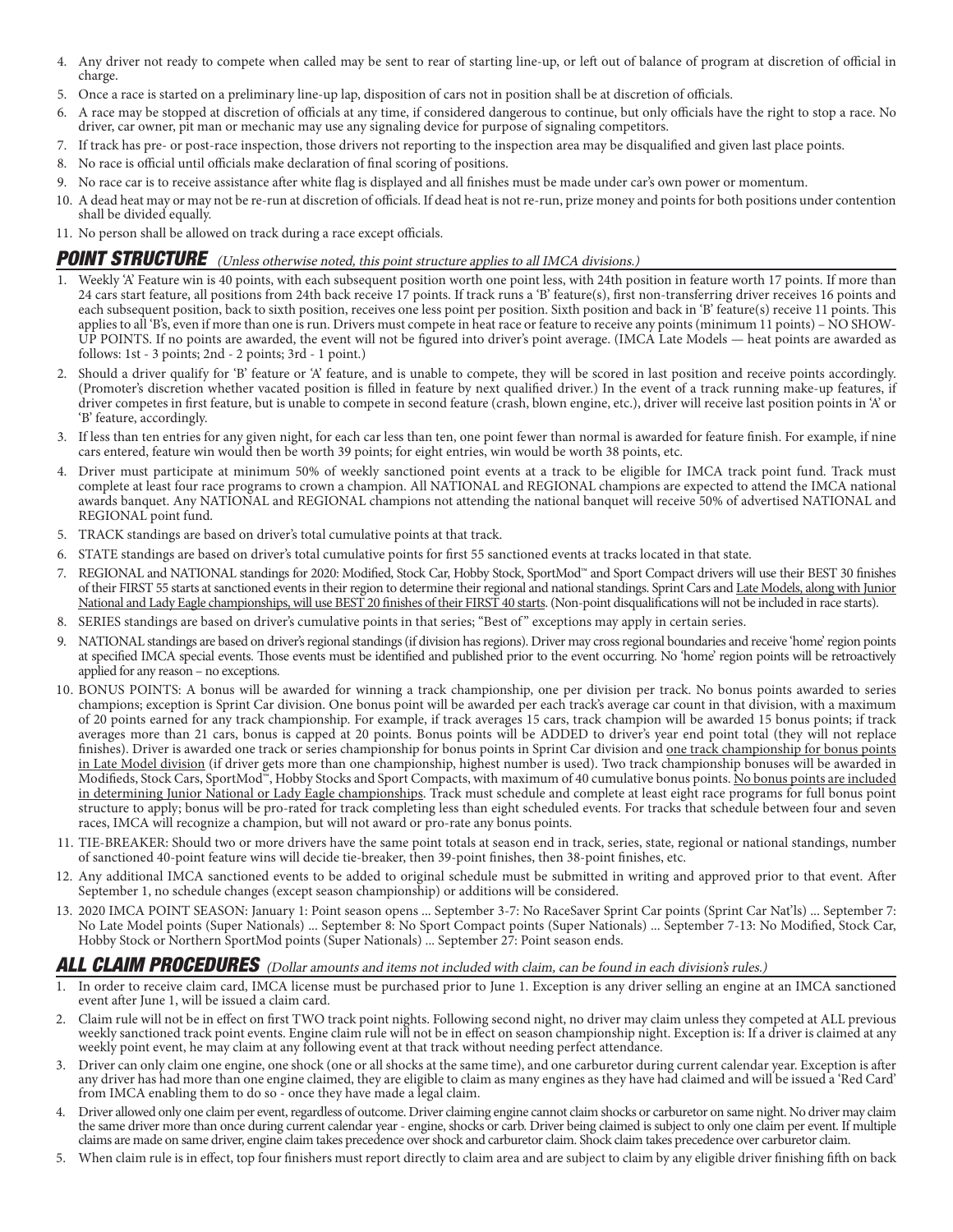in feature that is scored on the lead lap. Should one (or more) of the INITIAL top four finishers be disqualified, ANY DRIVER ADVANCED INTO TOP FOUR is NOT eligible to CLAIM or BE CLAIMED.

- 6. When claim rule is in effect, failure to report directly to claim area will result in disqualification, loss of money and points for first infraction (all items are still claimable); will be treated as engine claim refusal for second infraction. (Exception: If car is involved in accident or rendered unable to report directly to claim area. Car should be taken to claim area.)
- 7. Driver making claim must drive immediately after feature, under own power, directly to claim area. Driver must have correct amount of cash, current IMCA License and claim card on person. Driver may not claim without any of these items or using receipt.
- 8. Claim must be made to official immediately after feature. Highly recommended only involved drivers and officials allowed in claim area, and drivers remain in cars. No communication of any kind between drivers and anyone outside claim area.
- 9. Only driver may claim and agree to sell or refuse. In case of multiple claims on same item, drawing will be held to determine outcome. Claim is not charged to drivers not awarded item. If first eligible driver withdraws claim, next eligible driver will be awarded claim.
- 10. Once claim has been made and accepted, engine should not be started and car should be pushed to where removal will occur (both cars are to be pushed with exchange claim). Under certain circumstances, engine may be started at discretion of officials.
- 11. Any driver voluntarily withdrawing a legal claim will be charged with the claim and fined \$200. If exchange option is chosen by claimed driver, claiming driver can not withdraw claim, if so, claiming driver will be issued refusal penalty.
- 12. All claimed items must be removed at the track, within a reasonable amount of time (at discretion of track officials) and must leave the track under possession of claiming driver. If any driver is caught at the track claiming for another driver, both will be issued the claim refusal penalties in that division.
- 13. Any sabotage MUST be discovered during engine removal. Drivers are accountable for sabotage and will result in same penalty as engine claim refusal in that division. IF SABOTAGE IS DETERMINED by official, claim will be disallowed and money returned to claimer. Once engine is released to claiming driver, no sabotage penalties will be issued.
- 14. Disqualification of claimed or claiming driver will not affect legal claim (EXCEPTION IS RULE #5). Claimed item will be removed and transferred prior to any penalties being assessed.
- 15. Unsportsmanlike conduct during any claim procedure will result in an immediate minimum \$100 fine and/or suspension.
- 16. Any driver that completes a legal claim must compete at the next weekly sanctioned track point event at that track or he/she will be issued the claim refusal penalties in that division.
- 17. NON-TRACK POINT/SPECIAL EVENTS: All engine claim cash amounts in each division increase \$500, with "OR EXCHANGE" option added. (For example, during a special Hobby Stock event, the claim would be \$1,050 OR exchange).
- 18. Promoter may claim, for proper dollar amount, any claimable item at any time, unless that driver has made a legal claim in that event. Any promoter directly affiliated with an IMCA car in competition (at their track) forfeits right of promoter claim. Driver claim takes precedence over promoter claim.
- 19. During any cash claim, all claimable items should be inspected for legality prior to transfer of items. If claimed item is found illegal, driver is disqualified. Claimer then has option to accept or decline claim. If declined, claim is not charged on card. Additional penalties may apply, depending on infraction.
- 20. During any exchange claim, both items exchanged must be legal. If any claimed item is found illegal, driver with illegal item is disqualified. Driver with legal item has option to accept or decline claim. Additional penalties may apply, depending on infraction.
- 21. IMCA reserves right to refuse issuance of claim card, to revoke claim card and claiming privileges, or deny any claim if and when deemed necessary. IMCA reserves right to claim, for proper dollar amount, any claimable item at any time.

## SHOCK CLAIM PROCEDURES

- 1. Follow all engine claim procedures and eligibility requirements. Penalty for shock claim refusal is \$1,000 and 30-day suspension.
- 2. IMCA Modifieds, Stock Cars, Northern and Southern SportMods™ Any eligible driver finishing fifth on back in feature that is scored on the lead lap can claim any shock for \$50 from any of the top four drivers. One or all shocks may be claimed, counting as one claim.
- 3. IMCA Hobby Stocks Any eligible driver finishing fifth on back in feature that is scored on the lead lap can claim any shock for \$25 from any of the top four drivers. One or all shocks may be claimed, counting as one claim.
- 4. Should any driver voluntarily withdraw a legal shock claim, he/she will be charged with a claim with no penalty.

# CARBURETOR CLAIM PROCEDURES

- 1. Follow all engine claim procedures and eligibility requirements. Penalty for carburetor claim refusal is \$1,000 and 30-day suspension.
- 2. IMCA Stock Cars, Northern and Southern SportMods™ Any eligible driver finishing fifth on back in feature that is scored on the lead lap can exchange carburetor with any of the top four drivers. Both carburetors must be inspected and deemed legal prior to exchange. Should either carburetor be illegal, claim is void and driver is disqualified. Northern and Southern SportMods exchange must be four-barrel for four-barrel and two-barrel for two-barrel.
- 3. IMCA Hobby Stocks Any eligible driver finishing fifth on back in feature that is scored on the lead lap can claim carburetor of any of top four drivers for \$50. Claimed carburetor must be inspected prior to removal. If found illegal, claim is void and claimed driver is disqualified.
- 4. Should any driver voluntarily withdraw a legal carburetor claim, he/she will be charged with a claim with no penalty.

## CLAIM REFUSAL

- 1. Refusal to sell any claimable item forfeits all cash, trophies and contingencies for feature and all IMCA points in all claim divisions for calendar year.
- 2. Any driver refusing a claim, when claimed within rules, regardless of reinstatement with IMCA, loses right to claim any other IMCA driver for 12 calendar months from reinstatement date.
- 3. First refusal will also result in driver being suspended for 30 calendar days from IMCA events in all claim divisions from refusal date and until proper cash fine is paid to IMCA. Second refusal will result in driver being suspended from IMCA events for one year from refusal date and until \$5,000 cash fine is paid to IMCA. Third refusal is permanent suspension from IMCA.
- 4. Engine refusal fine Sport Compacts, Hobby Stocks, Northern and Southern SportMods™ \$1,000; Stock Cars \$1,500; Modified \$2,000. Shock and carburetor refusal fines - \$1,000 in all IMCA divisions.
- 5. All fines must be a cashier's check or money order and be received by IMCA prior to driver returning to competition. Track may also suspend car for duration of penalty.
- 6. Regardless of claim outcome, claim is charged to claiming driver in case of a refusal. (Exception is: in case of sabotage).

## CRATE ENGINE PROCEDURES

1. Must use unaltered GM crate engine with authentic GM seal bolts – NO EXCEPTIONS.